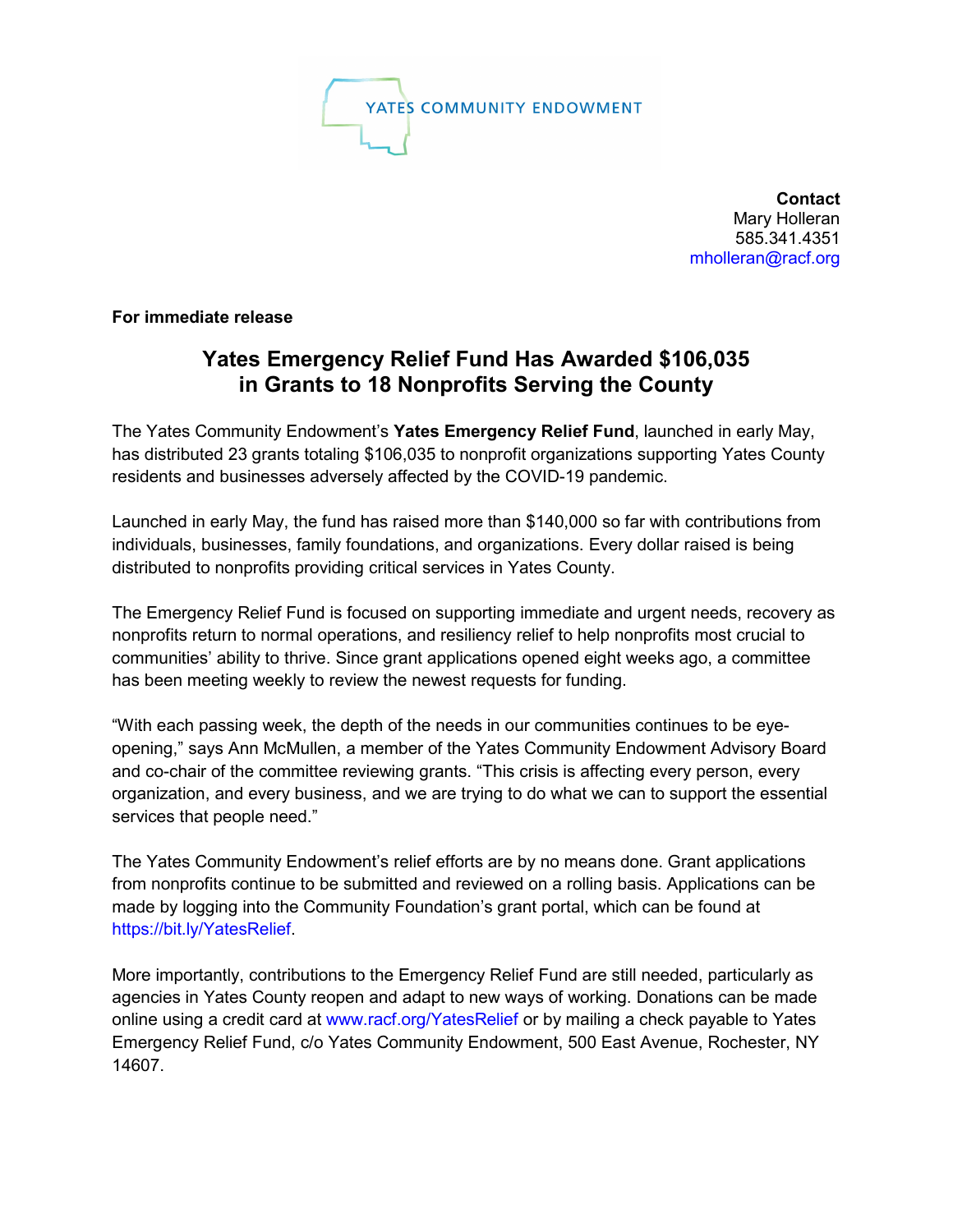The recipients of grants from the Emergency Relief Fund so far are:

- **Arts Center of Yates County** (\$5,000) Helps to cover costs of compliance under local and state health and safety regulations.
- **Catholic Charities Community Services** (\$5,000) For cleaning equipment upgrades for Yates County homes serving individuals with intellectual or developmental disabilities.
- **Cornell Cooperative Extension-Yates County** (\$5,000) To develop and print the Yates Farm Update and other COVID-19 special edition newsletters.
- **Dundee Central School District** (\$5,000) To help the district's families in crisis with paying utilities, rent, mortgages and other necessities that existing community resources don't address.
- **Dundee Children's Center** (\$5,000) Supports this nonprofit organization that provides child care and nursery school services.
- **Dundee Library** (\$1,935) To purchase protection and sanitizing equipment for when the library reopens.
- **Finger Lakes Health Foundation** (\$3,000) For the purchase of personal protective equipment.
- **Finger Lakes Museum** (\$5,000) To support ongoing operational costs so the museum can continue offering experiential events related to the cultural heritage and ecological evolution of the Finger Lakes region.
- **Finger Lakes Economic Development Center of Yates County** (\$2,500) To bolster support for local retail businesses through the "Be Local, Buy Local" gift certificate program by adding 20 percent to certificates' value for purchases of \$25 or more.
- Friendship House of Middlesex, Inc. (\$7,500) Two separate grants to support the organization's food pantry and operations.
- **Legal Assistance of Western New York** (\$5,000) To support the Housing and Public Benefits Hotline and Advocacy Project for local residents.
- **The Living Well** (\$15,000) Two grants made to assist households with paying utilities (electrical, propane, fuel oil, coal, wood and kerosene).